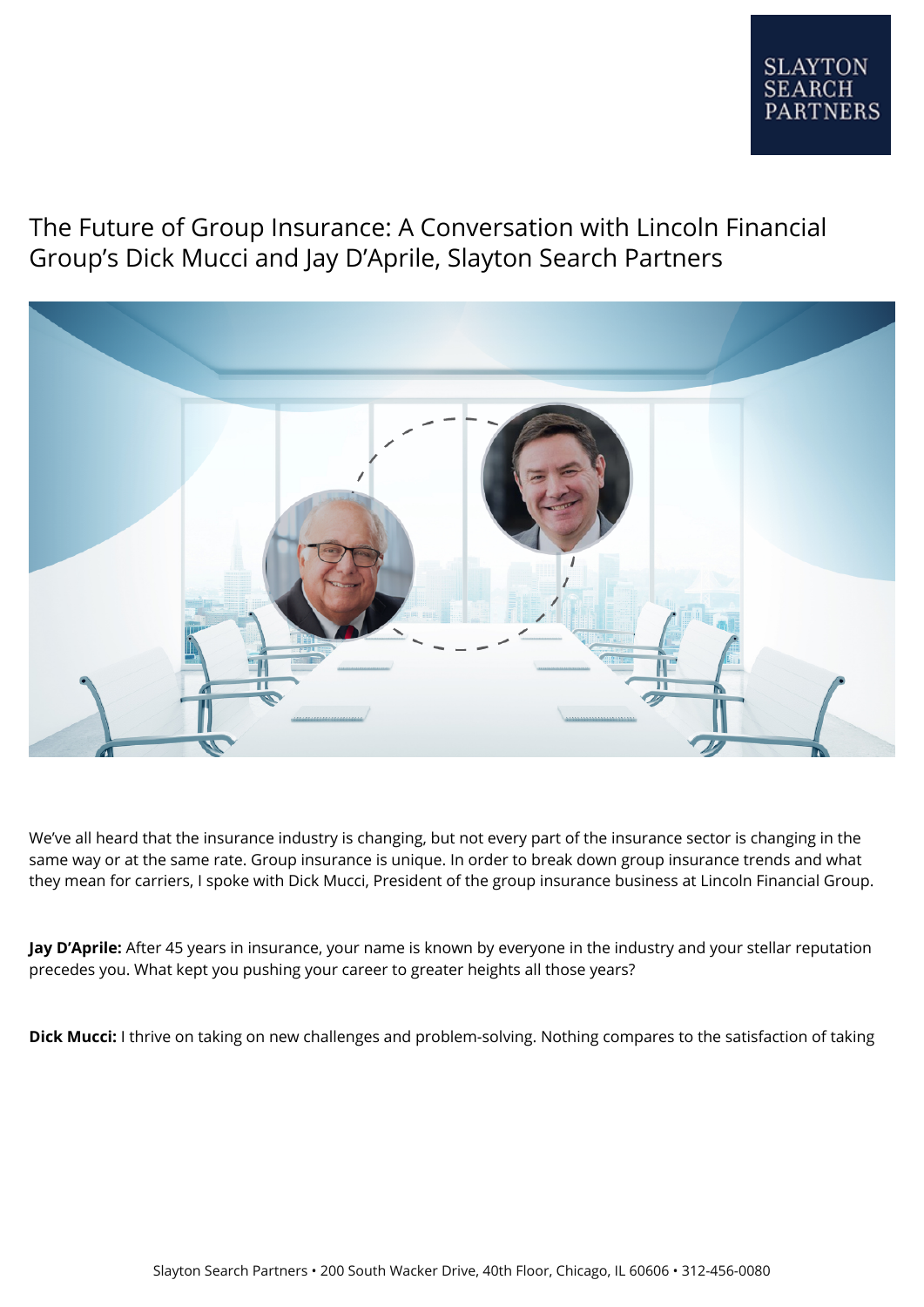control of a challenging or complex business scenario and finding the right solution. Five years into my career, I took on a role running a small, struggling insurance line of business. When I turned that around, I caught the bug and I've been chasing that feeling ever since. While the playing field has gotten bigger and the challenges have evolved, that desire to problem-solve and uncover opportunity has continued to keep me pushing harder – whether that has meant going international, digging into specific lines like disability, or driving major acquisitions. I also believe that the insurance business is so critically important to people because we provide valuable benefits that help people when they need it the most. I continue to push myself and I want us to continue to push ourselves as an industry to best serve our customers.

**Jay**: Group insurance has changed over the years. Where has the industry been and where is it going?

**Dick**: To understand today's group insurance market, we must go back to an earlier time – right after World War II. Employers needed ways to attract and keep good employees in the post-war rapid growth period, so they enriched their benefit offerings across the full gamut of medical, dental, life, and disability. Much of this employer benefit culture is unique to America and created the foundation of the group insurance sector we see today.

**Jay**: How has the group insurance industry grown since then?

**Dick**: In the 1980s, the investment orientation of life insurance products started to gain prominence. Into the 90s and even 2000s, products with investment features like universal life and variable annuities experienced a lot of growth. Since these products typically had capital markets risk exposure, they were adversely affected during the "Great Recession." The group insurance industry presented carriers an alternative avenue for further growth while avoiding exposure to capital market volatility. Looking to the future, to capitalize on growth opportunities, the group insurance industry must provide customer-centric service and capabilities along with great products. So, the real sea change in our industry is the shift in focus to creating modern technology platforms that drive a superior customer experience.

**Jay**: What have been other drivers of change and transformation?

**Dick**: There's also been a shift in who is paying the bill, and in the amount of benefits offered. Forty years ago, employers paid for everything. Today, an increasing portion of benefit costs are being supported by employee contributions. Additionally, there is an expanding variety of "voluntary" benefits – where an employee can choose coverages to meet their financial needs. A very small percentage of working Americans have financial advisers or insurance agents, and as a result, they are underinsured and looking for help. Insurance is being sold at the workplace more and more, so these individuals are relying on their employers for advice. Employees also like the convenience of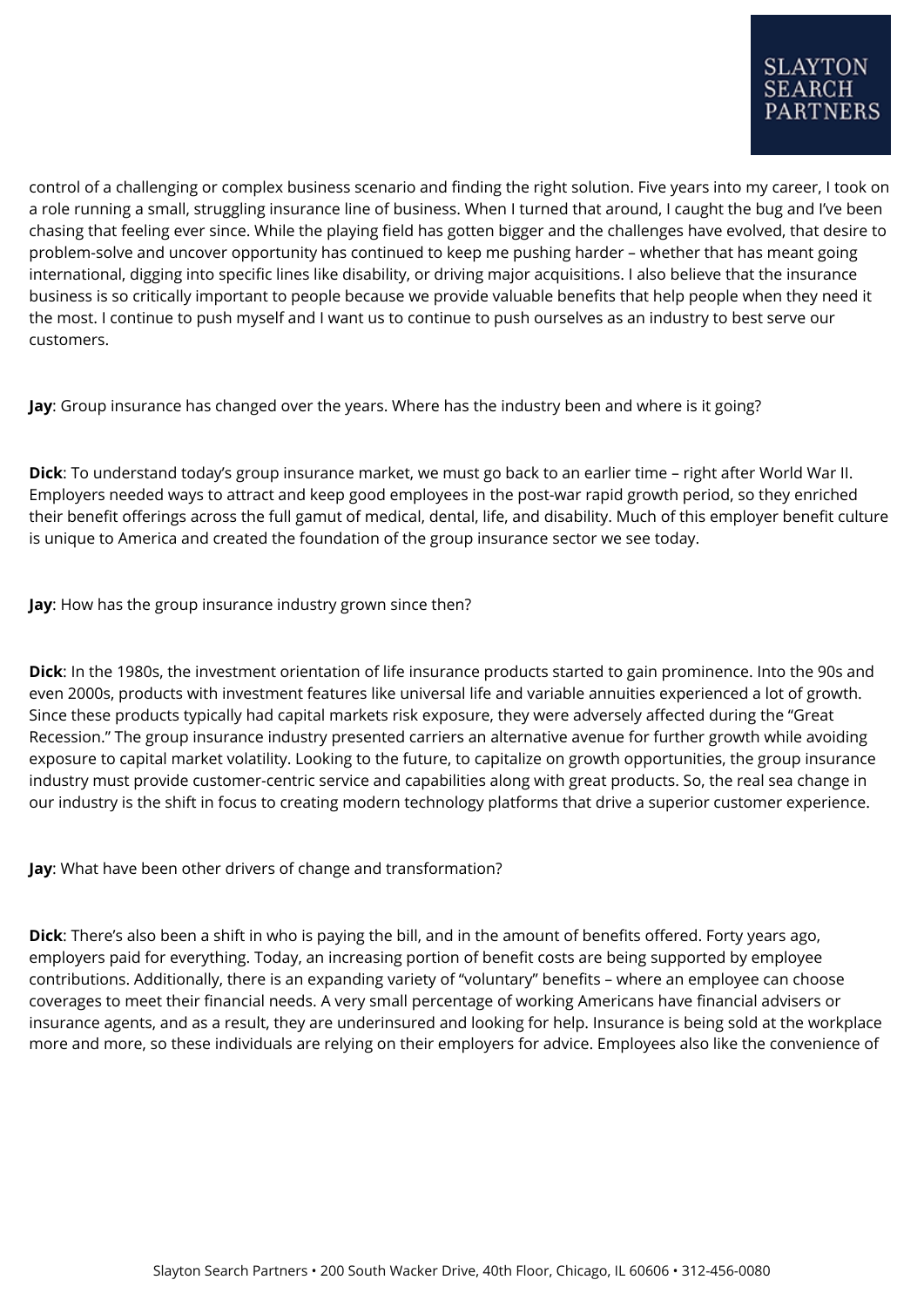purchasing insurance where they work, and employers like sponsoring these programs as a valuable part of their benefit offerings.

**Jay**: And technology is the answer?

**Dick**: It's a big piece of it. Employees want to use their mobile devices to obtain information and make transactions. But, they also want to be able to speak to someone when making those important insurance purchasing decisions. Technology is making that easier. Direct-to-consumer marketing and communication hasn't typically been a strength of the group insurance industry because companies have traditionally distributed through intermediaries. However, it's becoming more and more important that companies develop these direct marketing and servicing capabilities. I often use the analogy that insurance companies need to replicate the same value that insurance agents deliver, but just do it virtually. This is where new technology becomes so critical.

**Jay**: Lincoln Financial Group continues to be a major name in insurance. How has your company adapted to changes in order to stay successful?

**Dick**: In 2018, we acquired Liberty Mutual's group benefits business, doubling the size of Lincoln's group benefits premium to more than \$4 billion. This acquisition has provided tremendous strategic value in three key ways. First, we greatly enhanced our disability and leave management scale, products, services, and capabilities. These disability and leave offerings are a differentiator for us and represent our "fastball" as we compete in the marketplace. Second, it has expanded our reach across the employer market. Liberty's business specialized in large employer clients, and Lincoln primarily competed in the small- and mid-employer size markets. Now combined, we cover the entire employer-size landscape from the smallest to the largest companies in America. The merger also more than doubled the number of employees we cover to nearly 11 million. This expanded employee base has created a tremendous opportunity for us to cross sell benefits and grow employee-funded benefits like optional life and other voluntary products. Third, this acquisition has enhanced our overall business scale to create more expense economies and enable increased investments in technology to enhance the customer experience and improve our operational efficiency.

**Jay**: From my vantage point, insurance carriers are going beyond traditional offerings by putting out new and unique products related to pets, student debt, and financial wellness. What's your take on this trend?

**Dick**: Supplemental offerings like those are excellent opportunities to address insurance needs more completely. Lincoln is exploring those ideas with employers to deliver what the market desires. Employers can serve as an important conduit to help us reach the consumer – and our products can help those employers engage and retain their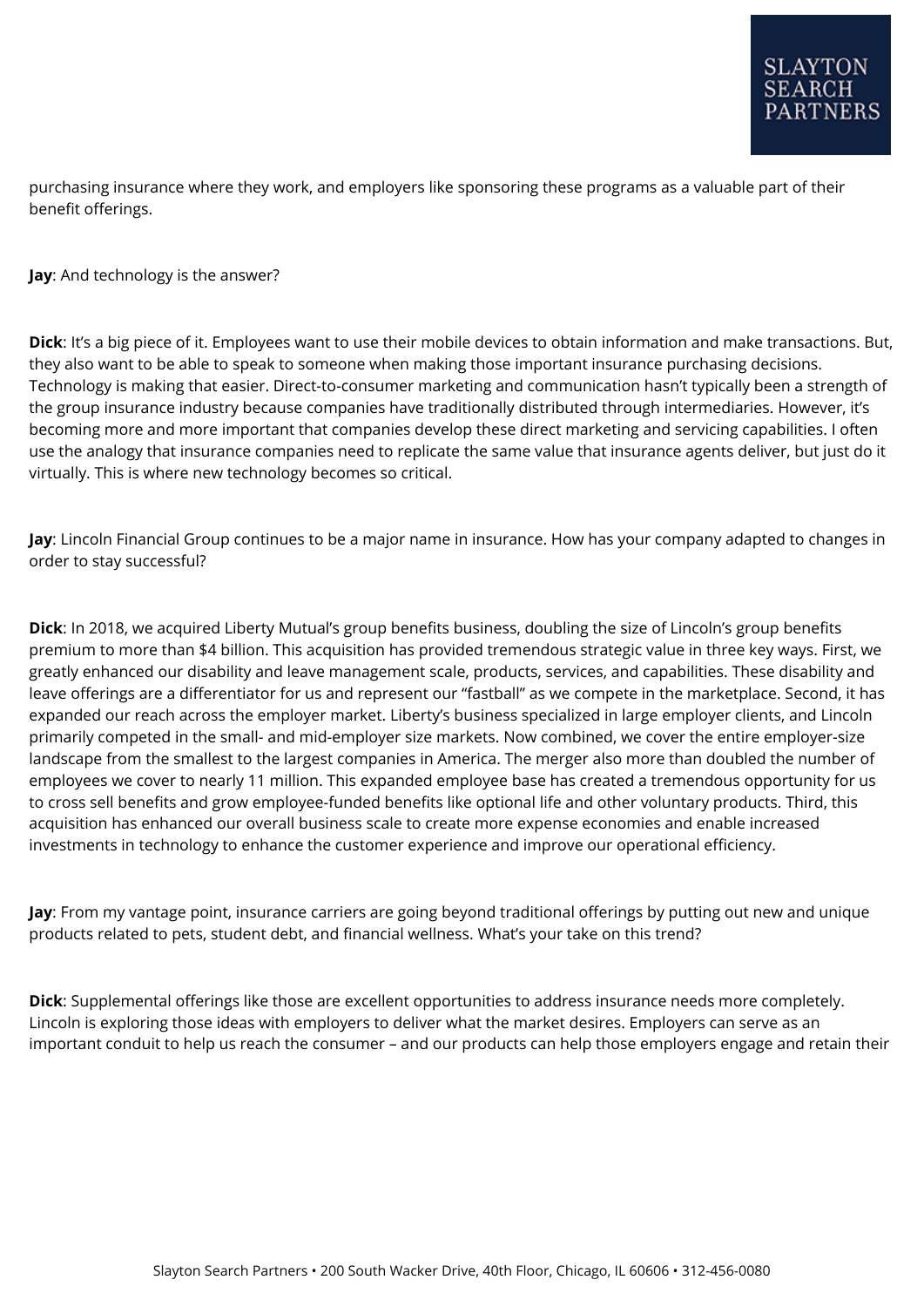employees. The key is to customize approaches so that we're delivering what employees need while making the buying process as easy as possible.

**Jay**: Where is the biggest growth opportunity in group insurance?

**Dick**: Voluntary benefits are a huge opportunity for growth. Products like accident, critical illness, and hospital indemnity insurance can help fill key gaps that medical insurance doesn't cover. And many times, growth today isn't just about a consumer buying a product; it's that they don't purchase enough. This is often the case with products like disability and life insurance. Many employers will provide base coverages and offer a "buy up" where an employee can purchase more to meet their needs. Buying insurance isn't always "exciting," and most consumers don't realize the risks they are taking when uninsured or underinsured. But the good news is employees know their benefits are important. They just need education on how to leverage them. And employers are taking action to help. They recognize the importance of helping their employees with financial wellness – it helps with employee engagement and it's directly linked to productivity.

**Jay**: Are you seeing that in a specific demographic or generation?

**Dick**: That's the exciting part – benefits are important to employees across ALL generations. We just conducted fresh research that showed this. Even members of Generation Z who are entering the workforce right now are thinking about what insurance benefits they want out of their first big job.

**Jay**: Consumerism is changing every industry - what new talent is required for success in today's group insurance sector?

**Dick**: Experts in consumer marketing are needed more than ever. Understanding what motivates buying behaviors and how to tap into the trends consumers care about is crucial for today's carriers. Additionally, insurance must attract those who are familiar with new, customer-facing technology. These individuals must be able to speak the language of startups and form deep relationships with tech partners. Data can be game changing, and we're working on voice and keyword recognition technology that can determine how a call is going and provide instant analytics. The more we know about a customer, the better we can understand their needs and market relevant products to them. While tech talent is needed to implement those initiatives, strong customer service talent on the front lines is still extremely important – they are the face of our business to our customers.